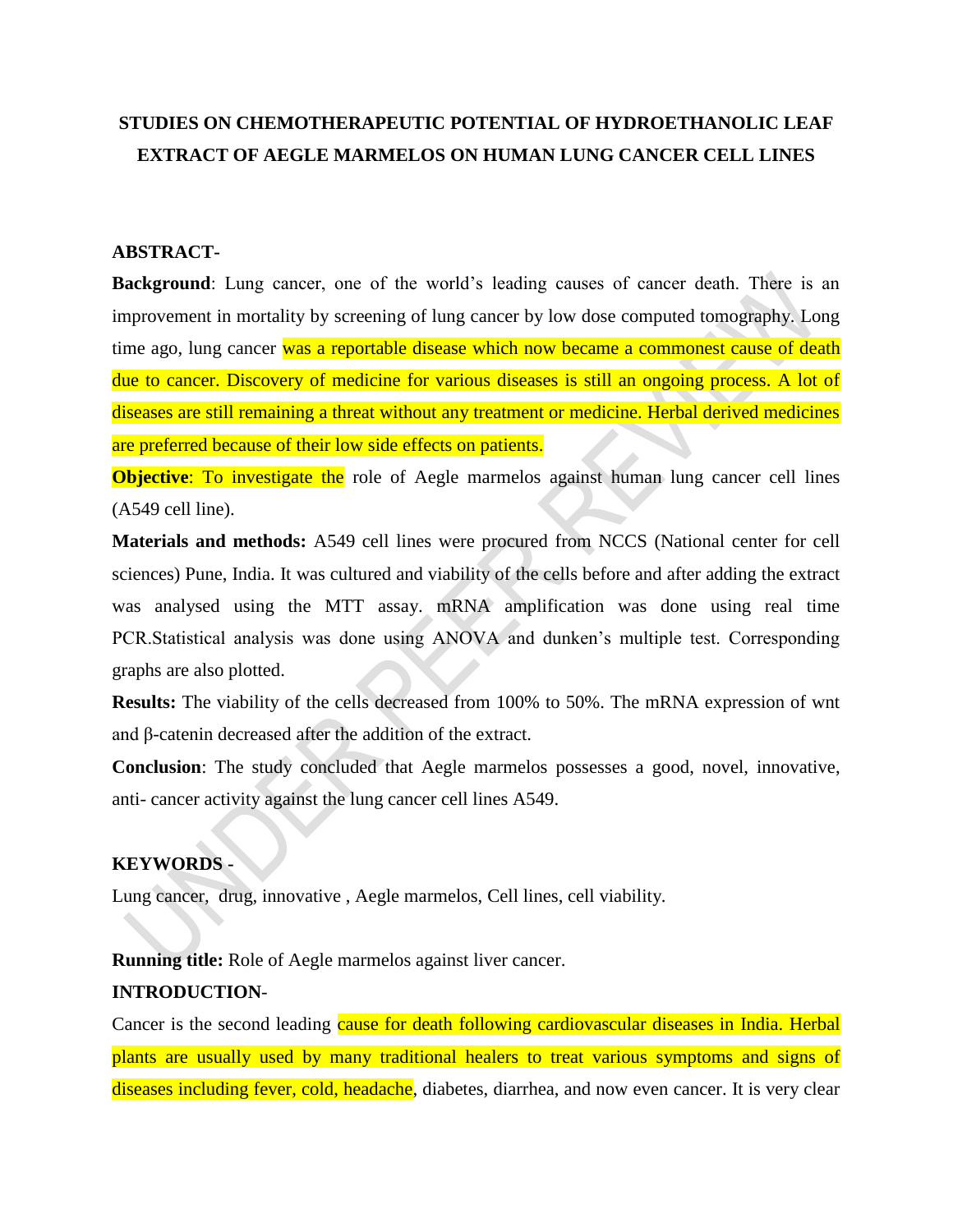that now plants have a very useful clinical effect and have an antitumor activity $(1,2)$ . WHO has given a statistic of 70-95% of the developing world's population relying on various traditional plants based medicine systems and healthcare. Cancer cells have the ability to escape apoptosis in many way[s\(3\)\(4\).](https://paperpile.com/c/rx630y/Ys01) The main function of anticancer drugs is to prevent it from escaping apoptosis and stop it from proliferating more. These drugs are set to induce cell apoptosis in tumour cells by having cytotoxic effect and hence remains a vital treatment for cance[r\(5\)\(6,7\).](https://paperpile.com/c/rx630y/Gtka) A few drugs that perform the above action are 5-fluorouracil, cisplatin, etoposide, VM26,  $etc.(8)(1)$ . Thus the identification of potential chemotherapeutic agents using mechanism based studies holds great promise for elucidating mechanisms and devising more specific and effective treatments for cancer related disease[s\(9\)\(10\)](https://paperpile.com/c/rx630y/jcDf)[\(1,2,11\).](https://paperpile.com/c/rx630y/dvnb+32vD+XWhv)

One such approach of discovery is the ethnomedical data approach, where plant selection is based on prior information on the folk medicinal use of plants. It is generally known that this data substantially increases the chance of finding active plants related to random approache[s\(12\).](https://paperpile.com/c/rx630y/KANp) The plant selected for present study – Aegle marmelos. There is no recorded data for cytotoxicity against cancer cell lines and normal cell lines for these plant[s\(13,14\).](https://paperpile.com/c/rx630y/hjGr+SQyY) Previous studies have concluded that the solvent extracts of the above plant-Aegle marmelos were screened for in-vitro antioxidant, antiproliferative, anti- $\frac{inflammatory}{and}$  anticancer activitie[s\(15\)\(16\).](https://paperpile.com/c/rx630y/MShX) This research focuses on the chemotherapeutic potential of hydro ethanolic extract of Aegle marmelos on human lung cancer cell lines.

#### **MATERIALS AND METHODS -**

Dimethyl sulfoxide (DMSO), 3-(4,5-dimethylthiazol-2-yl)-2,5-diphenyltetrazolium bromide (MTT) were purchased from Sigma Chemical Pvt Ltd, USA. Trypsin-EDTA, fetal bovine serum (FBS), antibiotics-antimycotics, RPMI 1640 medium and phosphate buffered saline (PBS) were purchased from Gibco, Canada. (5,5,6,6-tetrachloro-1,1,3,3-tetraethyl benzimidazole carbocyanine iodide) and Real Time PCR kit was purchasedTAKARA (Meadowvale Blvd, Mississauga, ON L5N 5S2, Canada).

Study design : in vitro study.

Duration : 3 months

No ethical consideration involved as it is an in vitro study in the laboratory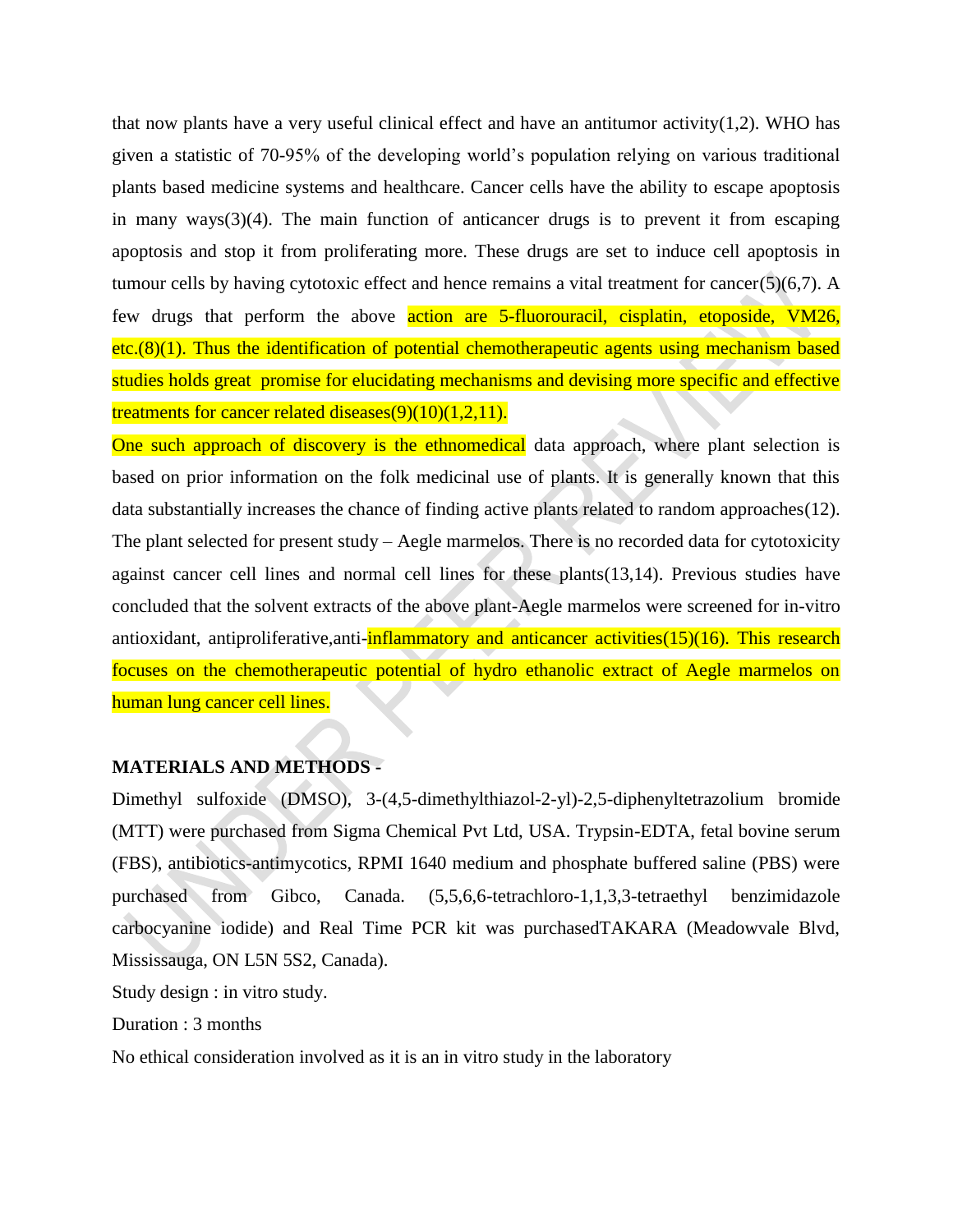**Inclusion criteria** : The study involved Human lung cancer cell lines for in vitro based studies and cell viability assays to evaluate anticancer activity of Aegle marmelos through Wnt-mRNA expression of A549 and β- Catenin-mRNA expression of A549

**Exclusion criteria** : The study excluded the involvement of aqueous and other solvent extracts for anticancer activity.

#### **Cell lines and cell culture**

The Human Lung cancer cell line (A549) was purchased from the National Centre for Cell Sciences (NCCS), Pune, India. Cells were cultured in RPMI 1640 medium (Thermo Fisher Scientific, CA, USA) containing 10% fetal bovine serum (Thermo Fisher Scientific, CA, USA), 100 U/ml penicillin and 100 μg/ml streptomycin (Thermo Fisher Scientific, CA, USA) at 37°C with 5% CO2.

#### **Cell viability by MTT assay**

Cell viability was assayed employing a modified colorimetric technique that supported the power of live cells to convert MTT, a tetrazolium compound into purple formazan crystals by mitochondrial reductases (Mosmann, 1983). Briefly, the cells  $(1 \times 104$ /well) were exposed to different concentrations of Aegle marmelos extract (100-500µg/ml) with A549 cells for48 h. At the end of the treatment, 100 µl of 0.5 mg/ml MTT solution was added to each well and incubated at 37 ◦C for an hour. The formed formazan crystals were dissolved in dimethyl sulfoxide (100 µl) and incubated in dark for an hour. Then the intensity of the colour developed was assayed employing a Micro ELISA plate reader at 570 nm. The number of viable cells was expressed because the percentage of control cells cultured in serum-free medium. Cell viability on top of things medium with none treatment was represented as 100%. The cell viability is calculated using the formula: red blood cell viability =  $[A570 \text{ nm of}$  treated cells/A570 nm of control cells]  $\times$  100.

#### **Gene expression analysis by Real Time-PCR**

Samples from each group were submerged in 2 ml Trizol (Invitrogen, Carlsbad, CA, USA) for RNA extraction and stored at −80°C until further processed. cDNA synthesis was performed on 2 μg RNA in a 10 μl sample volume using Superscript II reverse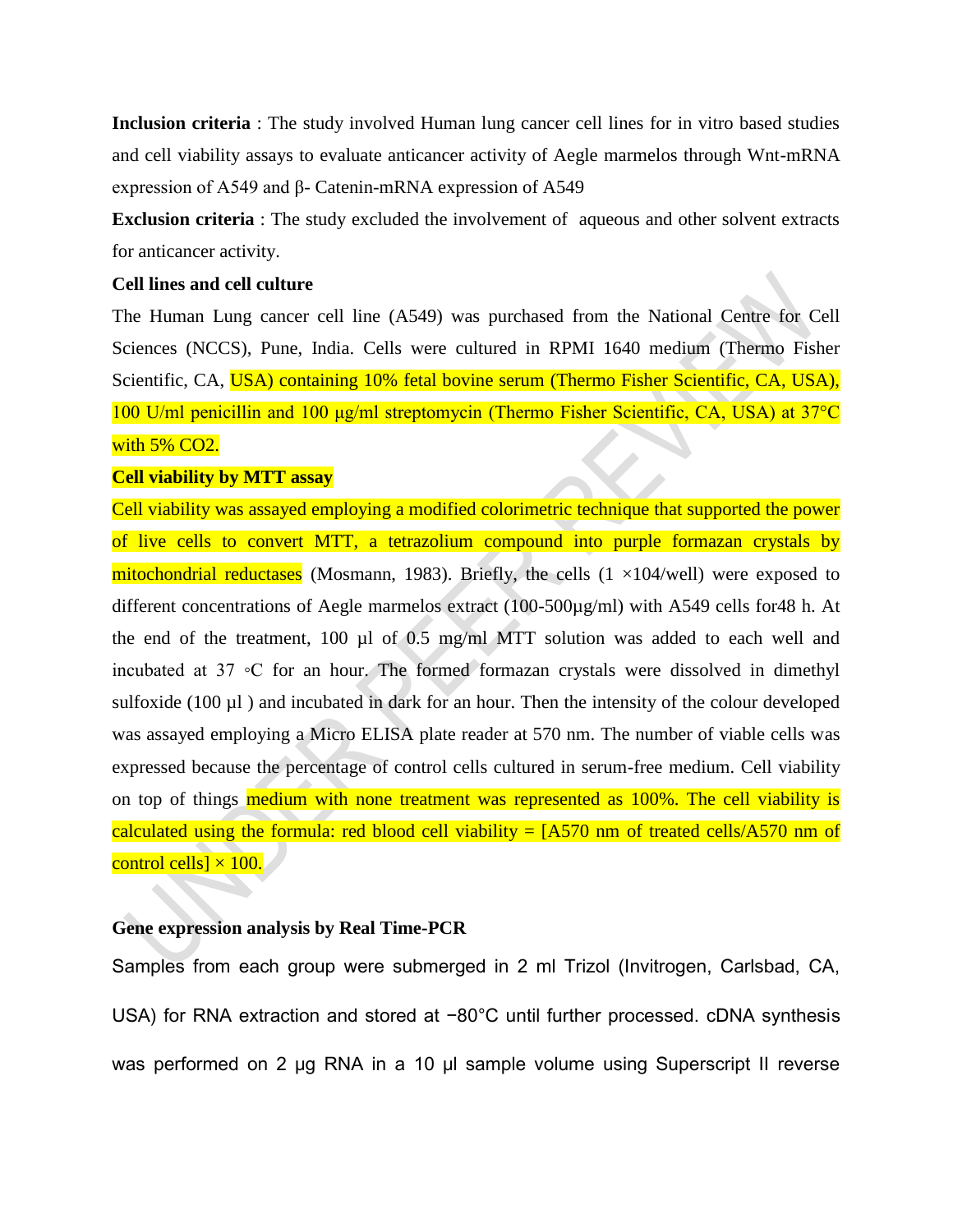transcriptase (Invitrogen) as recommended by the manufacturer. Real-time PCR array analysis was performed in a total volume of 20 μl including 1 μl cDNA, 10 μl qPCR Master Mix 2x (Takara, USA) and 9 μl ddH2O. Reactions were run on an CFX96 Touch Real-Time PCR Detection System (Bio-Rad, USA) using universal thermal cycling parameters (95°C for 5 min, 40 cycles of 15 sec at 95°C, 15 sec at 60°C and 20 sec at 72°C; followed by a melting curve: 5 sec at 95°C, 60 sec at 60°C and continued melting). For internal control purposes, melting curves were acquired for all samples. The specificity of the amplification product is decided by melting curve analysis for every primer pair. The data were analyzed by comparative CT method and the fold change is calculated by 2−ΔΔCT method described bySchmittgen and Livak (2008) using CFX Manager Version 2.1 (Bio Rad, USA).

## **Table 1:**

## **Primer Sequence:**

| S.No | Gene                      | Primer sequence                                                               |
|------|---------------------------|-------------------------------------------------------------------------------|
|      | Human<br>$\beta$ -catenin | Forward: 5'-CTTACACCCACCATCCCA CT-3'<br>Reverse: 5'-CCTCCACAAATTGCTGCTGT-3'   |
|      | Human<br>Wnt              | Forward:5'-GCCGTGTCATGCTCAGAA-3'<br>Reverse: 5'-GTG GAC TAC CCC TGC TGA TG-3' |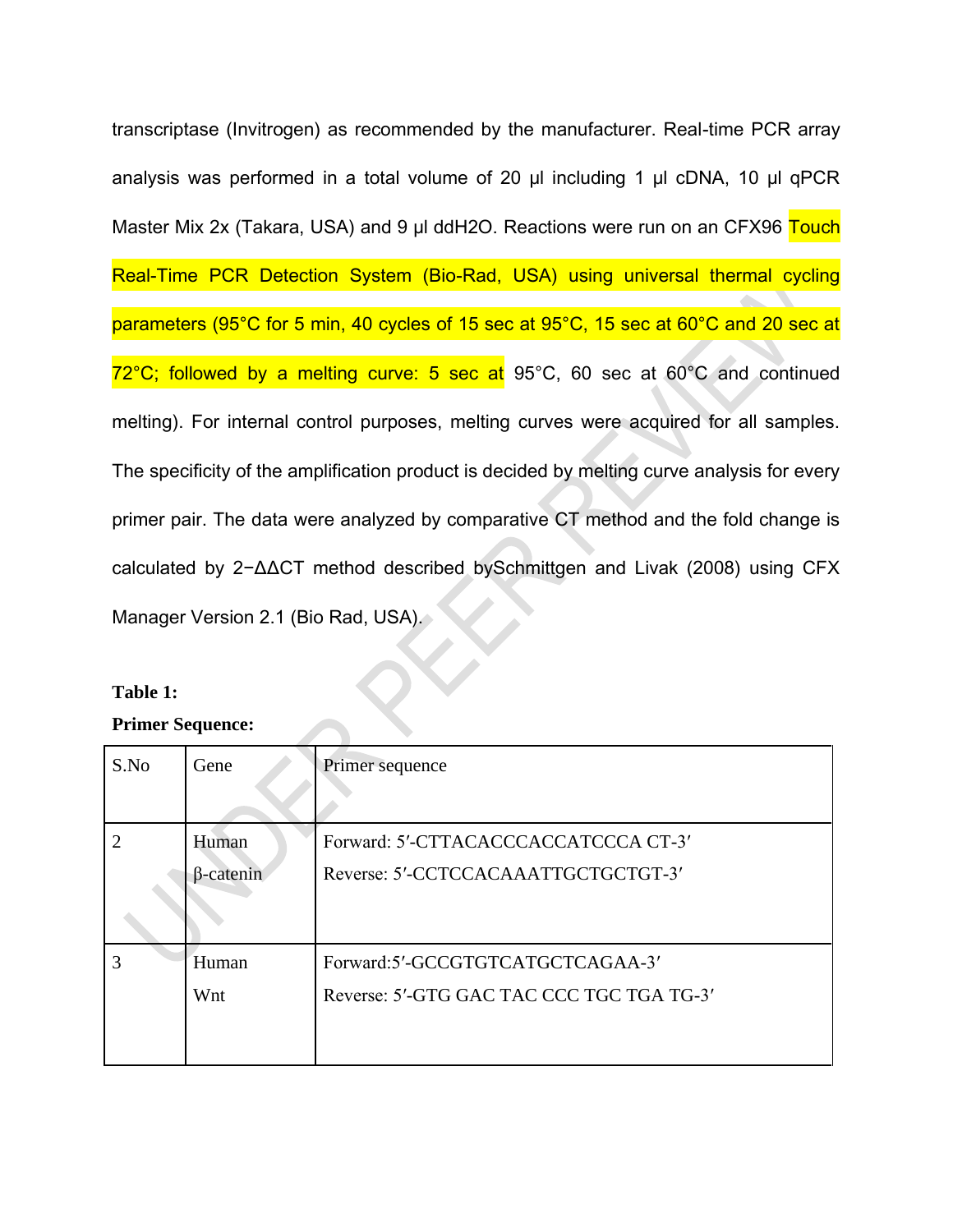| Human          | Forward:5'-CTACAATGAGCTGCGTGTGG-3' |
|----------------|------------------------------------|
| $\beta$ -actin | Reverse: 5'TAGCTCTTCTCCAGGGAGGA-3' |
|                |                                    |

# **Statistical analysis**

The obtained data were analyzed statistically by one-way analysis of variance (ANOVA) and Duncan's multiple range test with a computer-based software (Graph Pad Prism version 5) to analyze the significance of individual variations among the control and experimental groups. The significance was considered at p<0.05 level in Duncan's test.

# **RESULTS -**

The viability of cancer cells which were 100% viable, after addition of Aegle marmelos extract decrease in viability based on the dosage was observed. It is observed to decreased to 50% viability when the concentration of the extract increased upto to 500 microgram(Figure 1).It was also observed that there was a fold change over control of the Wnt-mRNA expression of A549, which decreases significantly on the addition of Aegle marmelos extract (Figure 2). It was observed that there was a fold change over control of the β- Catenin-mRNA expression oh A549, which decreases significantly on the addition of Aegle marmelos extract(Figure 3).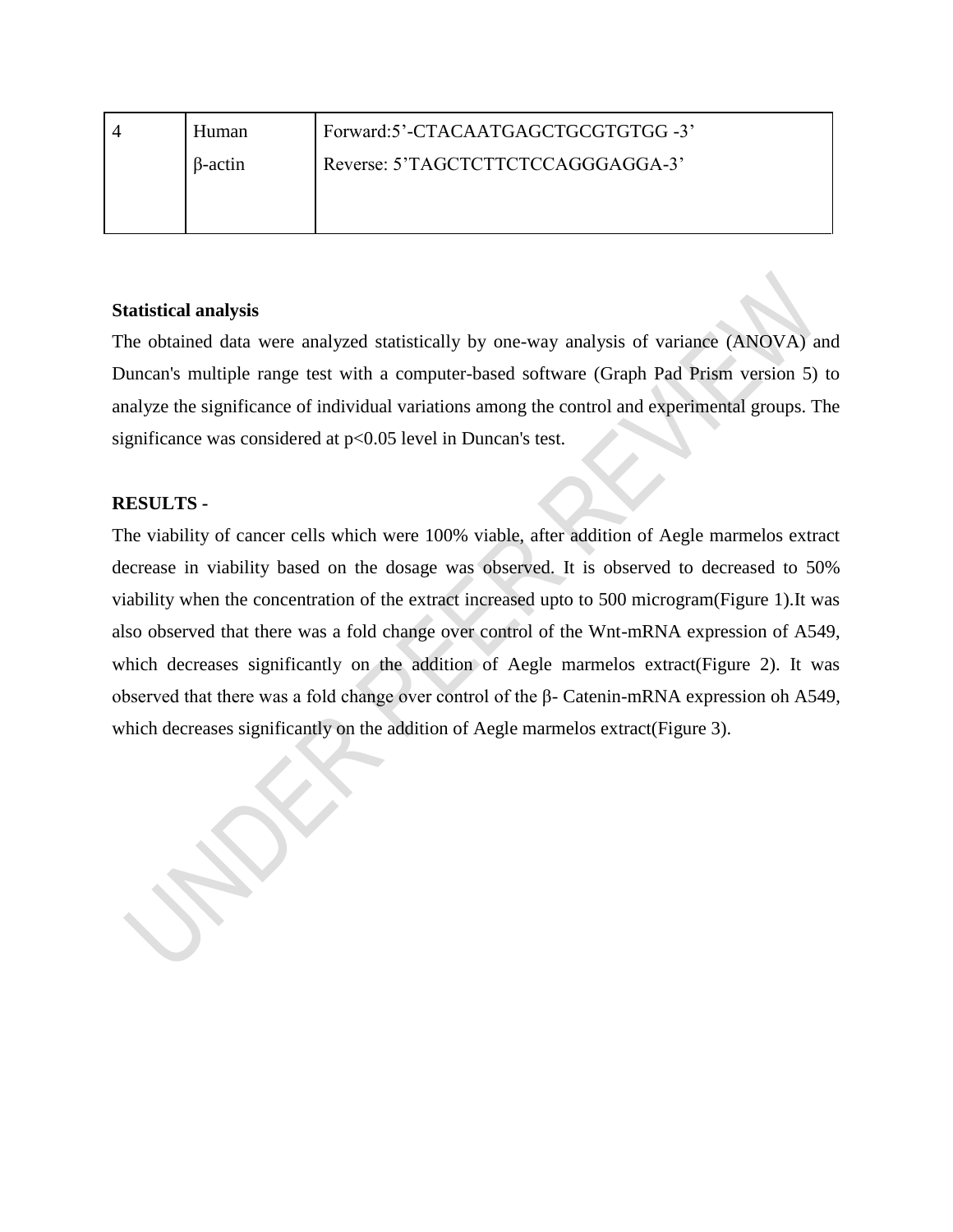

Figure 1 represents the effect ofAegle marmelos leaf extract on cell viability in A549 cells. Each bar represents a mean  $\pm$  SEM of 6 observations. Significance at p< 0.05, a-compared with untreated control cells, b-compared with 1nM treated A549 cells, c-compared with 300µg treated cells. X-axis represents the concentration of extract and Y-axis represents the percentage of cell viability. There is a significant decrease in cell viability.

# **Gene expression analysis -**

Wnt mRNA expression (Fold change over control)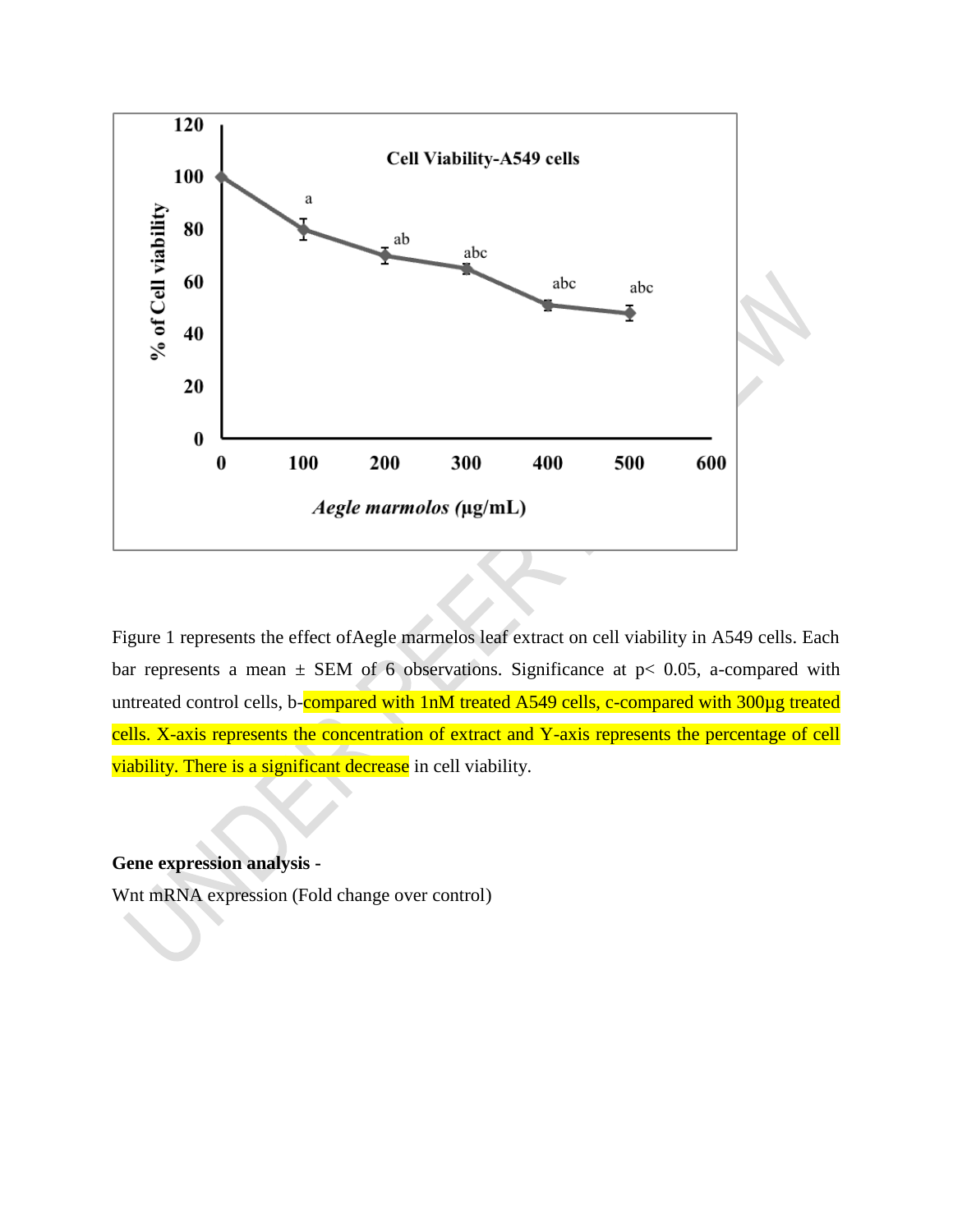

Figure 2 shows the effect of Aegle marmelos leaf extract on Wnt mRNA expression in A549 cells. Each bar represents a mean  $\pm$  SEM of 6 observations. Significance at  $p$ < 0.05, a-compared with untreated control cells. X-axis represents the concentration of extract added and Y-axis represents the fold change over control of the mRNA expression of A549 cell lines.

β- Catenin- mRNA expression (Fold change over control)



**B** catenin-mRNA

Figure 3 represents the effect of Aegle marmelos leaf extract on β- Catenin mRNA expression in A549 cells. Each bar represents a mean  $\pm$  SEM of 6 observations. Significance at p< 0.05, acompared with untreated control cells, b-compared with 400µg treated cells. X-axis represents the concentration of extract added and Y-axis represents the fold change over control of the mRNA expression of A549 cell lines.

#### **DISCUSSION-**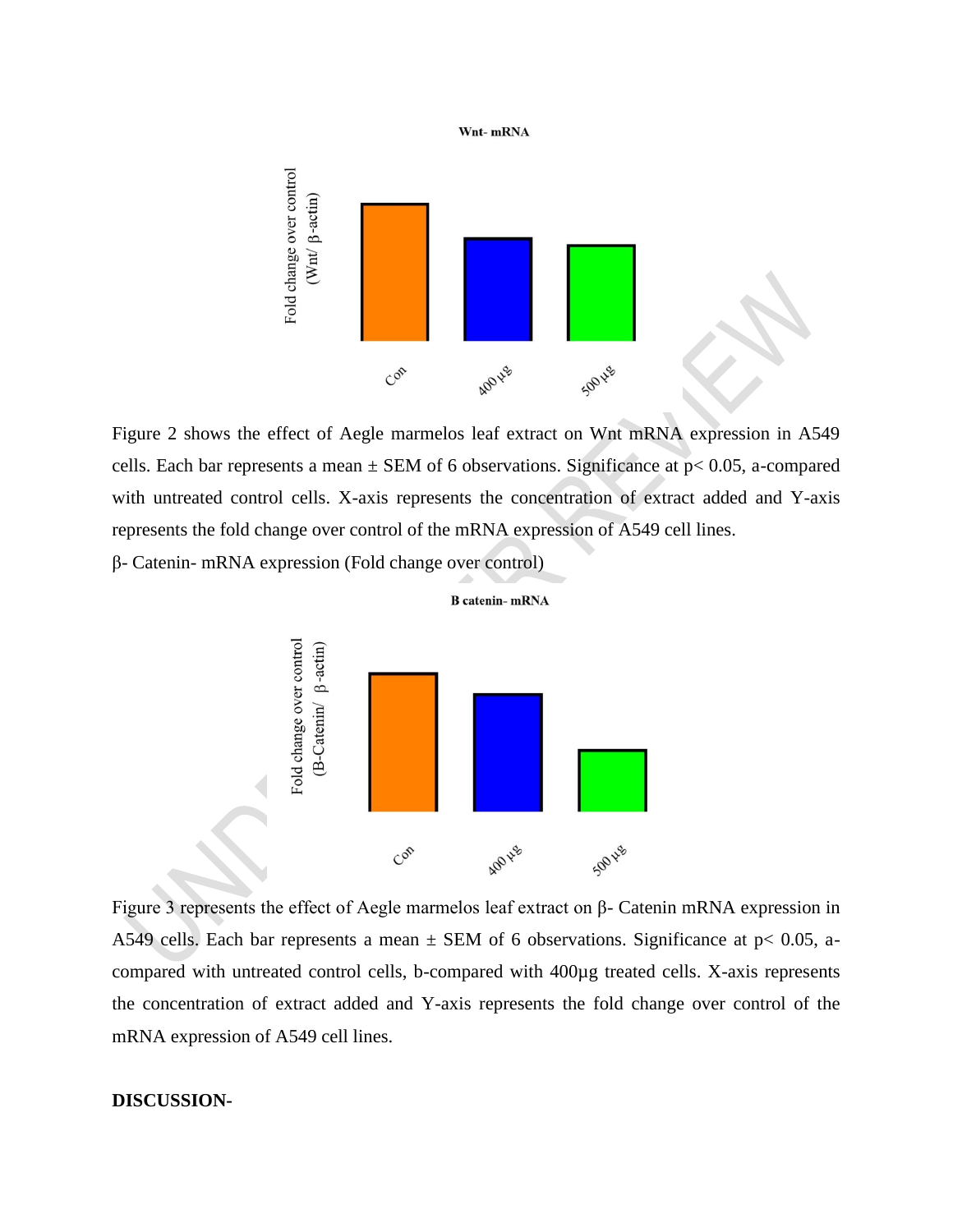Many commercially proven anti cancer drugs used in modern times were initially used in crude form in traditional or folk healing practises or for other purpose[s\(17\)\(18\).](https://paperpile.com/c/rx630y/HTb1) An estimate states that 75% of 120 active plant derived compounds currently used worldwide have been through follow up studies to verify authenticity of data from folk and ethnomedical uses (19). There is a great potential in discovery of traditional plant use[s\(20\).](https://paperpile.com/c/rx630y/rZuc)The extract with one of its phytochemicals called lupeol has increased the era gene expression in MDA – MB-231 (Era - negative breast cancer cells) thus inhibiting cell proliferation.

Plant phenols may be considered as potential compounds for selective blocking signal transduction pathways, this is in accordance with the current study where the Aegle marmelos blocks the MAPK pathway which inhibits the maturation of the Wnt-mRNA and beta-catenin mRNA (21-23). The phytochemical profile of Aegle marmelos show pharmacological activity and hepatoprotective activity $(24)(6)$ .

Derivatives of Aegle marmelos were found to be exhibiting strong activity in inhibiting in vitro cell growth of human K562 cell[s\(25\)\(26\).](https://paperpile.com/c/rx630y/SfTS)

Aegle marmelos important pharmacological activities such as antidiabetic, antioxidant, antimicrobial, hepato-protective, anticancer and anti proliferative activit[y\(27\)28\).](https://paperpile.com/c/rx630y/TGFP)

Extensive experimental and clinical studies prove that Aegle marmelos possess various properties which helped to play a role in prevention and treatment of many disease[s\(29\).](https://paperpile.com/c/rx630y/dj8Y)

The hydro alcoholic extract of Aegle marmelos exhibits strong antitumor and antioxidant activities on DLA-bearing mic[e\(30\)\(31\).](https://paperpile.com/c/rx630y/NuFY)

Plant research has increased all over the world and a large body of evidence has been collected to show immense potential of medicinal plants used in various traditional system[s\(32\)\(33\).](https://paperpile.com/c/rx630y/AkgJ) Aegle marmelos has properties that are medicinal and is a hypoglycaemic extract (34,35).

Limitations of this study is, only when the study is done in in vivo conditions, exact results could be achieved but before advancements are needed to be developed, various steps of drug testing need to be approved. In vitro results have proven to be positive and this study also suggests a future study concentrating on the high significance of the extract against *Aegle marmelos*.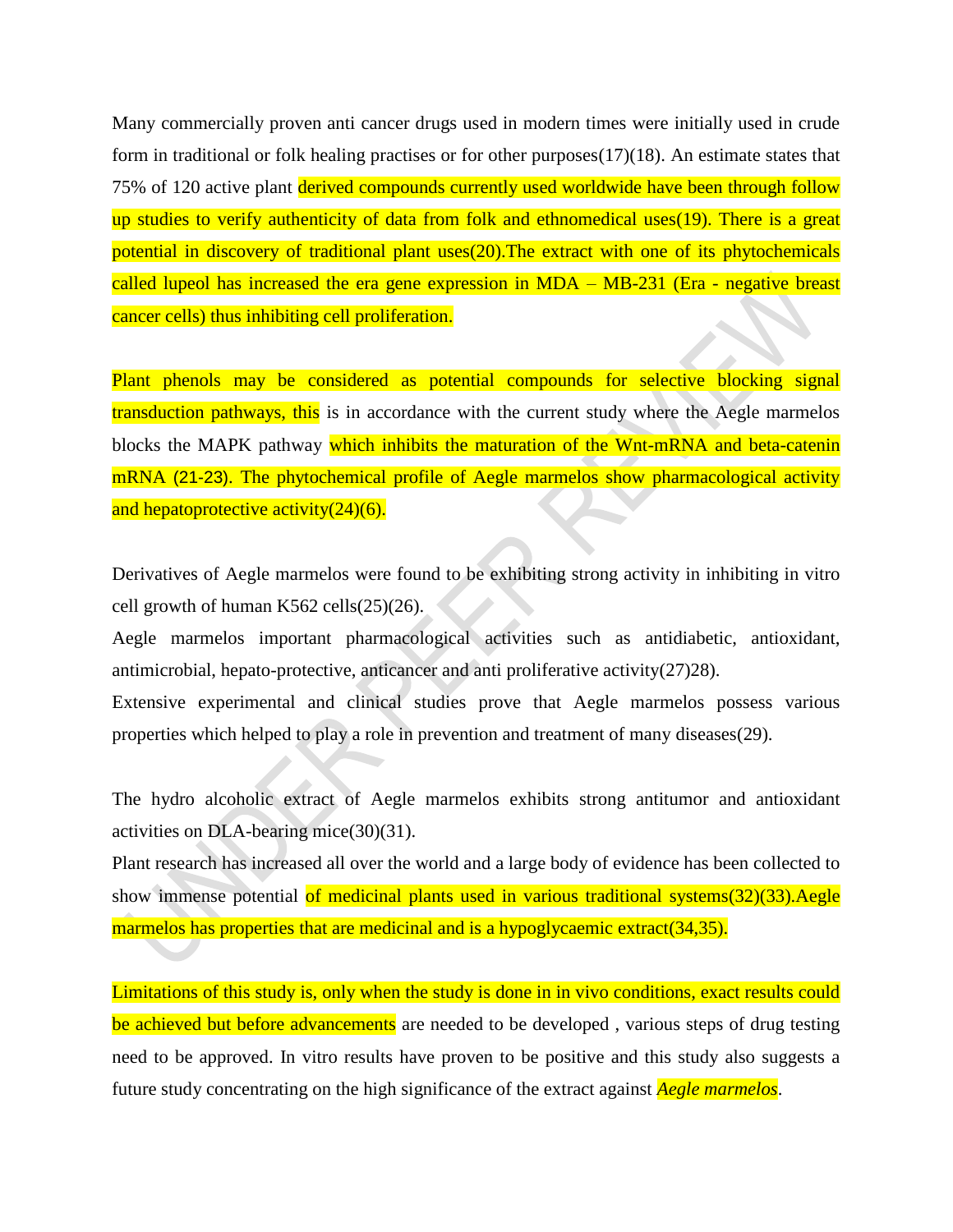## **CONCLUSION-**

Hence, taking the entire result parameters into account, it can be concluded that Aegle marmelos hydroethanolic leaf extract possesses chemotherapeutic potential by suppressing the lung tumour growth rate. It also has hepato-renal protective effects, and thus can be targeted as a novel and safe anticancer drug against lung cancer. Hence some of the extracts of the compound,if structurally identified and characterized, may be a potent candidate for anticancer drug development.

## ❖ **COMPETING INTERESTS DISCLAIMER:**

- ❖
- ❖ Authors have declared that no competing interests exist. The products used for this research are commonly and predominantly use products in our area of research and country. There is absolutely no conflict of interest between the authors and producers of the products because we do not intend to use these products as an avenue for any litigation but for the advancement of knowledge. Also, the research was not funded by the producing company rather it was funded by personal efforts of the authors.

# **REERENCES**

- 1. [Gowhari Shabgah A, Ezzatifar F, Aravindhan S, Olegovna Zekiy A, Ahmadi M,](http://paperpile.com/b/rx630y/dvnb)  [Gheibihayat SM, et al. Shedding more light on the role of Midkine in hepatocellular](http://paperpile.com/b/rx630y/dvnb) [carcinoma: New perspectives on diagnosis and therapy. IUBMB Life. 2021 Apr;73\(4\):659–](http://paperpile.com/b/rx630y/dvnb) [69.](http://paperpile.com/b/rx630y/dvnb)
- 2. [J PC, Marimuthu T, C K, Devadoss P, Kumar SM. Prevalence and measurement of anterior](http://paperpile.com/b/rx630y/32vD)  [loop of the mandibular canal using CBCT: A cross sectional study. Clin Implant Dent Relat](http://paperpile.com/b/rx630y/32vD)  [Res. 2018 Aug;20\(4\):531–4.](http://paperpile.com/b/rx630y/32vD)
- 3. [Masters J, Palsson BØ. Cancer Cell Lines. Springer Science & Business Media; 2006. 377](http://paperpile.com/b/rx630y/Ys01)  [p.](http://paperpile.com/b/rx630y/Ys01)
- 4. [Barabadi H, Mojab F, Vahidi H, Marashi B, Talank N, Hosseini O, et al. Green synthesis,](http://paperpile.com/b/rx630y/Bhhh)  [characterization, antibacterial and biofilm inhibitory activity of silver nanoparticles](http://paperpile.com/b/rx630y/Bhhh)  [compared to commercial silver nanoparticles \[Internet\]. Vol. 129, Inorganic Chemistry](http://paperpile.com/b/rx630y/Bhhh)  [Communications. 2021. p. 108647. Available from:](http://paperpile.com/b/rx630y/Bhhh)  [http://dx.doi.org/10.1016/j.inoche.2021.108647](http://paperpile.com/b/rx630y/Bhhh)
- 5. [Ezhilarasan D. Critical role of estrogen in the progression of chronic liver diseases](http://paperpile.com/b/rx630y/Gtka)  [\[Internet\]. Vol. 19, Hepatobiliary & Pancreatic Diseases International. 2020. p. 429–34.](http://paperpile.com/b/rx630y/Gtka)  [Available from: http://dx.doi.org/10.1016/j.hbpd.2020.03.011](http://paperpile.com/b/rx630y/Gtka)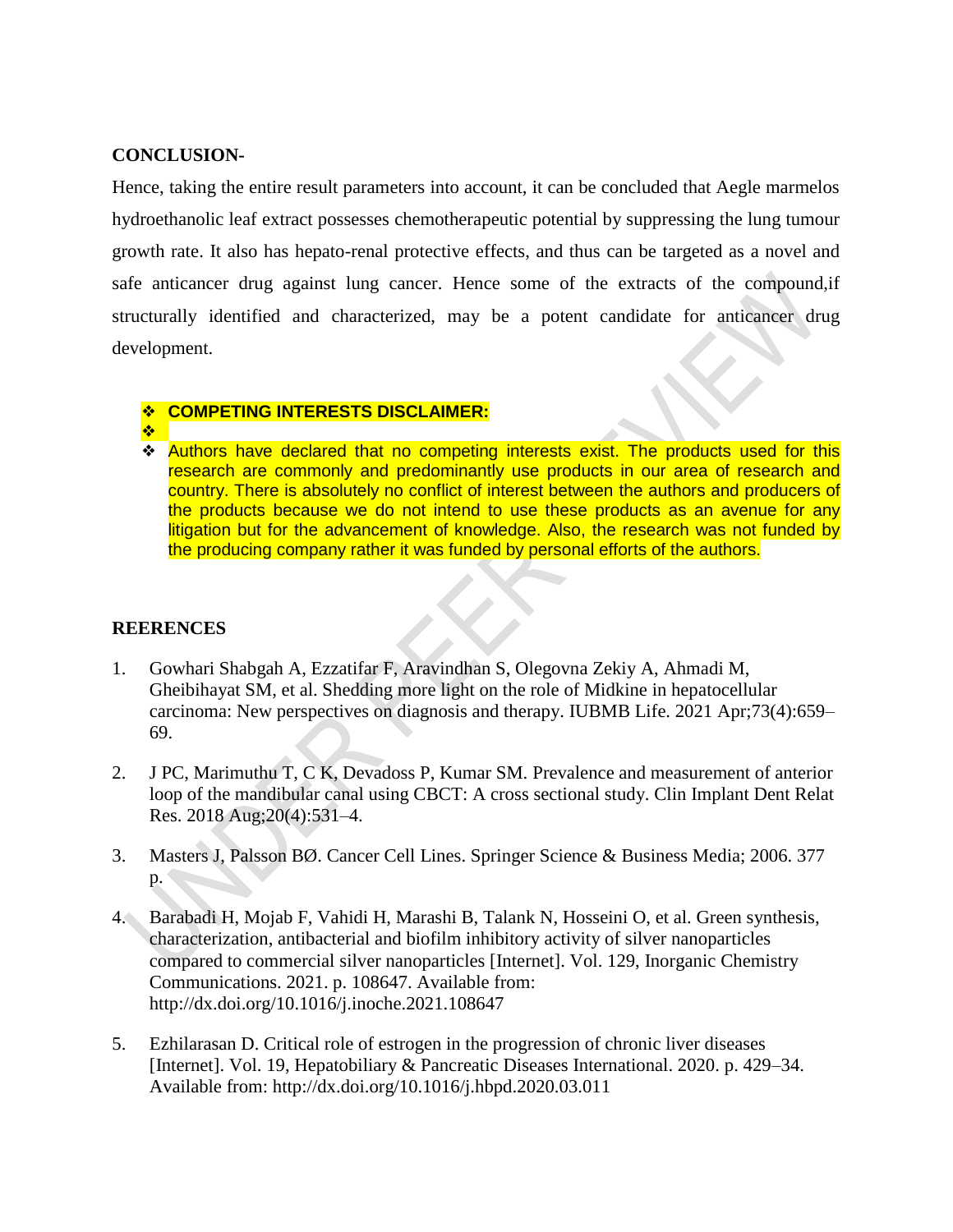- 6. [Wadhwa R, Paudel KR, Chin LH, Hon CM, Madheswaran T, Gupta G, et al. Anti](http://paperpile.com/b/rx630y/9W2G)[inflammatory and anticancer activities of Naringenin-loaded liquid crystalline nanoparticles](http://paperpile.com/b/rx630y/9W2G)  [in vitro. J Food Biochem. 2021 Jan;45\(1\):e13572.](http://paperpile.com/b/rx630y/9W2G)
- 7. [Wahab PUA, Madhulaxmi M, Senthilnathan P, Muthusekhar MR, Vohra Y, Abhinav](http://paperpile.com/b/rx630y/OXs8) RP. [Scalpel Versus Diathermy in Wound Healing After Mucosal Incisions: A Split-Mouth](http://paperpile.com/b/rx630y/OXs8)  [Study. J Oral Maxillofac Surg. 2018 Jun;76\(6\):1160–4.](http://paperpile.com/b/rx630y/OXs8)
- 8. [McArthur HL, Hudis CA, Clinical Research Fellow, Breast Cancer Medicine Service,](http://paperpile.com/b/rx630y/ukZv)  [Department of Medicine, Memorial Sloan-Kettering Cancer Center, et al. Adjuvant](http://paperpile.com/b/rx630y/ukZv)  [Chemotherapy for Early-stage Breast Cancer \[Internet\]. Oncology & Hematology Review](http://paperpile.com/b/rx630y/ukZv)  [\(US\). 2007. p. 57. Available from: http://dx.doi.org/10.17925/ohr.2007.00.2.57](http://paperpile.com/b/rx630y/ukZv)
- 9. [Ashraf SQ. Mechanisms of Antibody-based Killing of Colorectal Cancer Cell Lines. 2009.](http://paperpile.com/b/rx630y/jcDf)
- 10. [Bharath B, Perinbam K, Devanesan S, AlSalhi MS, Saravanan M. Evaluation of the](http://paperpile.com/b/rx630y/lSQA)  [anticancer potential of Hexadecanoic acid from brown algae Turbinaria ornata on HT–29](http://paperpile.com/b/rx630y/lSQA)  [colon cancer cells \[Internet\]. Vol. 1235, Journal of Molecular Structure. 2021. p. 130229.](http://paperpile.com/b/rx630y/lSQA)  [Available from: http://dx.doi.org/10.1016/j.molstruc.2021.130229](http://paperpile.com/b/rx630y/lSQA)
- 11. [Kamath SM, Manjunath Kamath S, Jaison D, Rao SK, Sridhar K, Kasthuri N, et al. In vitro](http://paperpile.com/b/rx630y/XWhv)  [augmentation of chondrogenesis by Epigallocatechin gallate in primary Human](http://paperpile.com/b/rx630y/XWhv)  chondrocytes - [Sustained release model for cartilage regeneration \[Internet\]. Vol. 60,](http://paperpile.com/b/rx630y/XWhv)  [Journal of Drug Delivery Science and Technology. 2020. p. 101992. Available from:](http://paperpile.com/b/rx630y/XWhv)  [http://dx.doi.org/10.1016/j.jddst.2020.101992](http://paperpile.com/b/rx630y/XWhv)
- 12. [Egbuna C, Mishra AP, Goyal MR. Preparation of Phytopharmaceuticals for the](http://paperpile.com/b/rx630y/KANp)  [Management of Disorders: The Development of Nutraceuticals and Traditional Medicine.](http://paperpile.com/b/rx630y/KANp)  [Academic Press; 2020. 574 p.](http://paperpile.com/b/rx630y/KANp)
- 13. [Jatav S, Dwivedi P, Singh M, Sehra N, Mishra BB. Properties and important molecules of](http://paperpile.com/b/rx630y/hjGr)  [medicinal interest in wood apple \( Aegle marmelos \) \[Internet\]. Synthesis of Medicinal](http://paperpile.com/b/rx630y/hjGr)  [Agents from Plants. 2018. p. 127–50. Available from: http://dx.doi.org/10.1016/b978-0-08-](http://paperpile.com/b/rx630y/hjGr) 102071-5.00006-4
- 14. [Choudhary P. Evaluation of Aegle marmelos Extracts for Antibacterial, Antifungal,](http://paperpile.com/b/rx630y/SQyY)  [Antioxidant and Cytotoxic Properties \[Internet\]. Vol. 9, Current Trends in Biomedical](http://paperpile.com/b/rx630y/SQyY)  [Engineering & Biosciences. 2017. Available from:](http://paperpile.com/b/rx630y/SQyY)  [http://dx.doi.org/10.19080/ctbeb.2017.09.555766](http://paperpile.com/b/rx630y/SQyY)
- 15. [Pynam H, Dharmesh SM. Antioxidant and anti-inflammatory properties of marmelosin](http://paperpile.com/b/rx630y/MShX)  [from Bael \(Aegle marmelos L.\); Inhibition of TNF-α mediated inflammatory/tumor](http://paperpile.com/b/rx630y/MShX)  [markers. Biomed Pharmacother. 2018 Oct;106:98–108.](http://paperpile.com/b/rx630y/MShX)
- 16. Clarizia [G, Bernardo P. Diverse Applications of Organic-Inorganic Nanocomposites:](http://paperpile.com/b/rx630y/4jgP)  [Emerging Research and Opportunities: Emerging Research and Opportunities. IGI Global;](http://paperpile.com/b/rx630y/4jgP)  [2019. 237 p.](http://paperpile.com/b/rx630y/4jgP)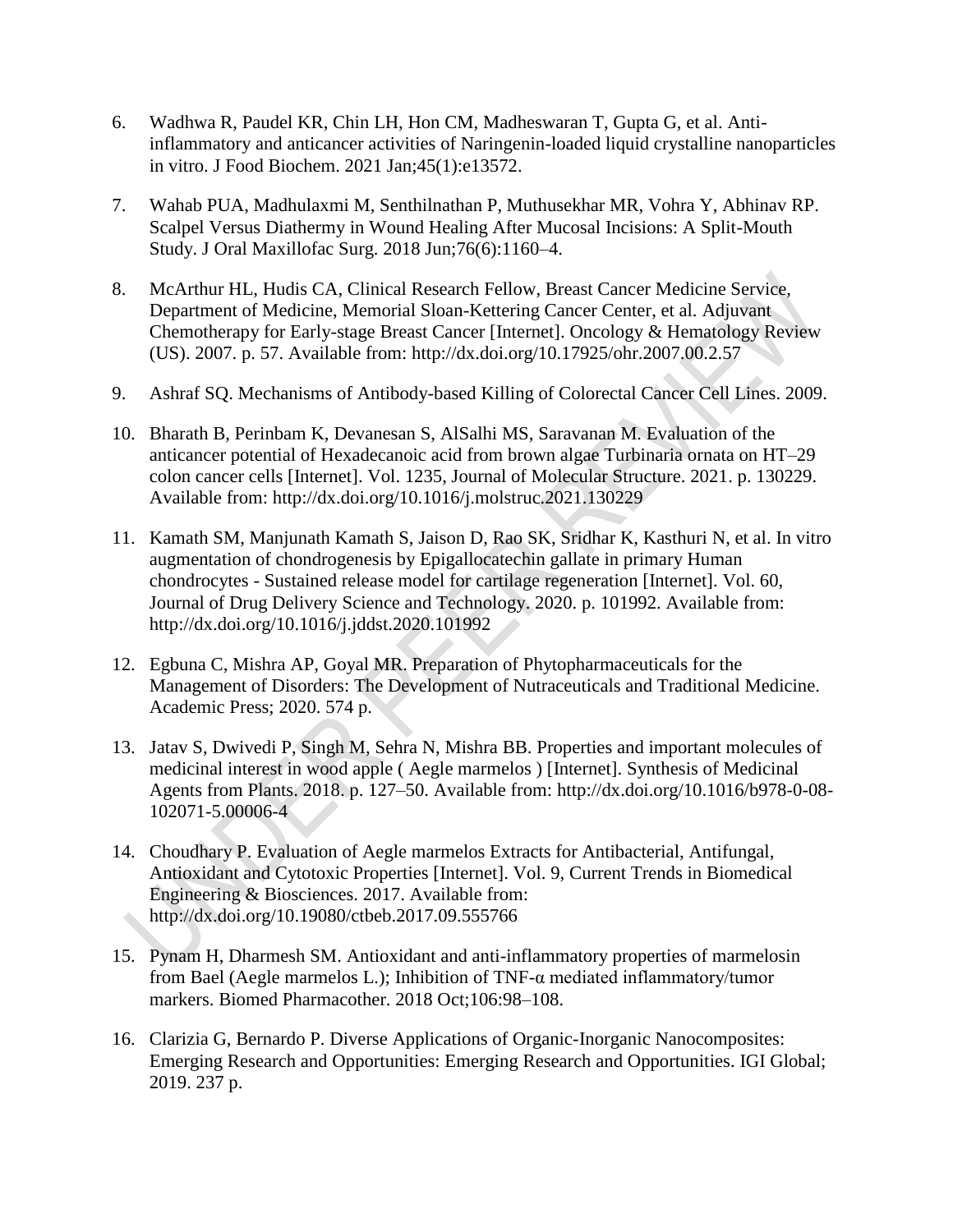- 17. [Mudigonda SK, Murugan S, Velavan K, Thulasiraman S, Krishna Kumar Raja VB. Non](http://paperpile.com/b/rx630y/HTb1)[suturing microvascular anastomosis in maxillofacial reconstruction-](http://paperpile.com/b/rx630y/HTb1) a comparative study. J [Craniomaxillofac Surg. 2020 Jun;48\(6\):599–606.](http://paperpile.com/b/rx630y/HTb1)
- 18. [Nambi G, Kamal W, Es S, Joshi S, Trivedi P. Spinal manipulation plus laser therapy versus](http://paperpile.com/b/rx630y/Gqdk)  [laser therapy alone in the treatment of chronic non-specific low back pain: a randomized](http://paperpile.com/b/rx630y/Gqdk)  [controlled study. Eur J Phys Rehabil Med. 2018 Dec;54\(6\):880–9.](http://paperpile.com/b/rx630y/Gqdk)
- 19. [Santhakumar P, Roy A, Mohanraj KG, Jayaraman S, Durairaj R. Ethanolic Extract of](http://paperpile.com/b/rx630y/4JFQ)  [Capparis decidua Fruit Ameliorates Methotrexate-Induced Hepatotoxicity by Activating](http://paperpile.com/b/rx630y/4JFQ)  [Nrf2/HO-1 and PPARγ Mediated Pathways \[Internet\]. Vol. 55, Indian Journal of](http://paperpile.com/b/rx630y/4JFQ)  [Pharmaceutical Education and Research. 2021. p. s265–74. Available from:](http://paperpile.com/b/rx630y/4JFQ)  [http://dx.doi.org/10.5530/ijper.55.1s.59](http://paperpile.com/b/rx630y/4JFQ)
- 20. [Costa-Lotufo LV, Khan MTH, Ather A, Wilke DV, Jimenez PC, Pessoa C, et al. Studies of](http://paperpile.com/b/rx630y/rZuc)  [the anticancer potential of plants used in Bangladeshi folk medicine. J Ethnopharmacol.](http://paperpile.com/b/rx630y/rZuc)  [2005 May 13;99\(1\):21–30.](http://paperpile.com/b/rx630y/rZuc)
- 21. [Hathway DE. PLANT PHENOLS AND TANNINS \[Internet\]. Chromatography. 1969. p.](http://paperpile.com/b/rx630y/iHxn)  [390–436. Available from: http://dx.doi.org/10.1016/b978-0-433-30503-3.50024-9](http://paperpile.com/b/rx630y/iHxn)
- 22. [Prakash AKS, Devaraj E. Cytotoxic potentials of S. cumini methanolic seed kernel extract](http://paperpile.com/b/rx630y/5hUP)  [in human hepatoma HepG2 cells \[Internet\]. Vol. 34, Environmental Toxicology. 2019. p.](http://paperpile.com/b/rx630y/5hUP)  [1313–9. Available from: http://dx.doi.org/10.1002/tox.22832](http://paperpile.com/b/rx630y/5hUP)
- 23. [Rajakumari R, Volova T, Oluwafemi OS, Rajesh Kumar S, Thomas S, Kalarikkal N. Grape](http://paperpile.com/b/rx630y/Yj3l)  [seed extract-soluplus dispersion and its antioxidant activity \[Internet\]. Vol. 46, Drug](http://paperpile.com/b/rx630y/Yj3l)  [Development and Industrial Pharmacy. 2020. p. 1219–29. Available from:](http://paperpile.com/b/rx630y/Yj3l)  [http://dx.doi.org/10.1080/03639045.2020.1788059](http://paperpile.com/b/rx630y/Yj3l)
- 24. [Rathee P, Kamboj A, Sidhu S. Optimization and development of Nisoldipine nano](http://paperpile.com/b/rx630y/CU42)[bioenhancers by novel orthogonal array \(L27 array\). Int J Biol Macromol. 2016](http://paperpile.com/b/rx630y/CU42)  [May;86:556–61.](http://paperpile.com/b/rx630y/CU42)
- 25. [Lambertini E, Piva R, Khan MTH, Lampronti I, Bianchi N, Borgatti M, et al. Effects of](http://paperpile.com/b/rx630y/SfTS)  [extracts from Bangladeshi medicinal plants on in vitro proliferation of human breast cancer](http://paperpile.com/b/rx630y/SfTS)  [cell lines and expression of estrogen receptor alpha gene. Int J Oncol. 2004 Feb;24\(2\):419–](http://paperpile.com/b/rx630y/SfTS) [23.](http://paperpile.com/b/rx630y/SfTS)
- 26. [Tahmasebi S, Qasim MT, Krivenkova MV, Zekiy AO, Thangavelu L, Aravindhan S, et al.](http://paperpile.com/b/rx630y/D7tI)  [The effects of oxygen-ozone therapy on regulatory T-cell responses in multiple sclerosis](http://paperpile.com/b/rx630y/D7tI)  [patients. Cell Biol Int. 2021 Jul;45\(7\):1498–509.](http://paperpile.com/b/rx630y/D7tI)
- 27. [Sharma N, Janwal A, Reena, Janwal S. Bael-](http://paperpile.com/b/rx630y/TGFP) a tree with multiple uses [Internet]. Vol. 8, [Journal of Hill Agriculture. 2017. p. 130. Available from: http://dx.doi.org/10.5958/2230-](http://paperpile.com/b/rx630y/TGFP) 7338.2017.00025.8
- 28. [Sridharan G, Ramani P, Patankar S, Vijayaraghavan R. Evaluation of salivary](http://paperpile.com/b/rx630y/DiQ6)